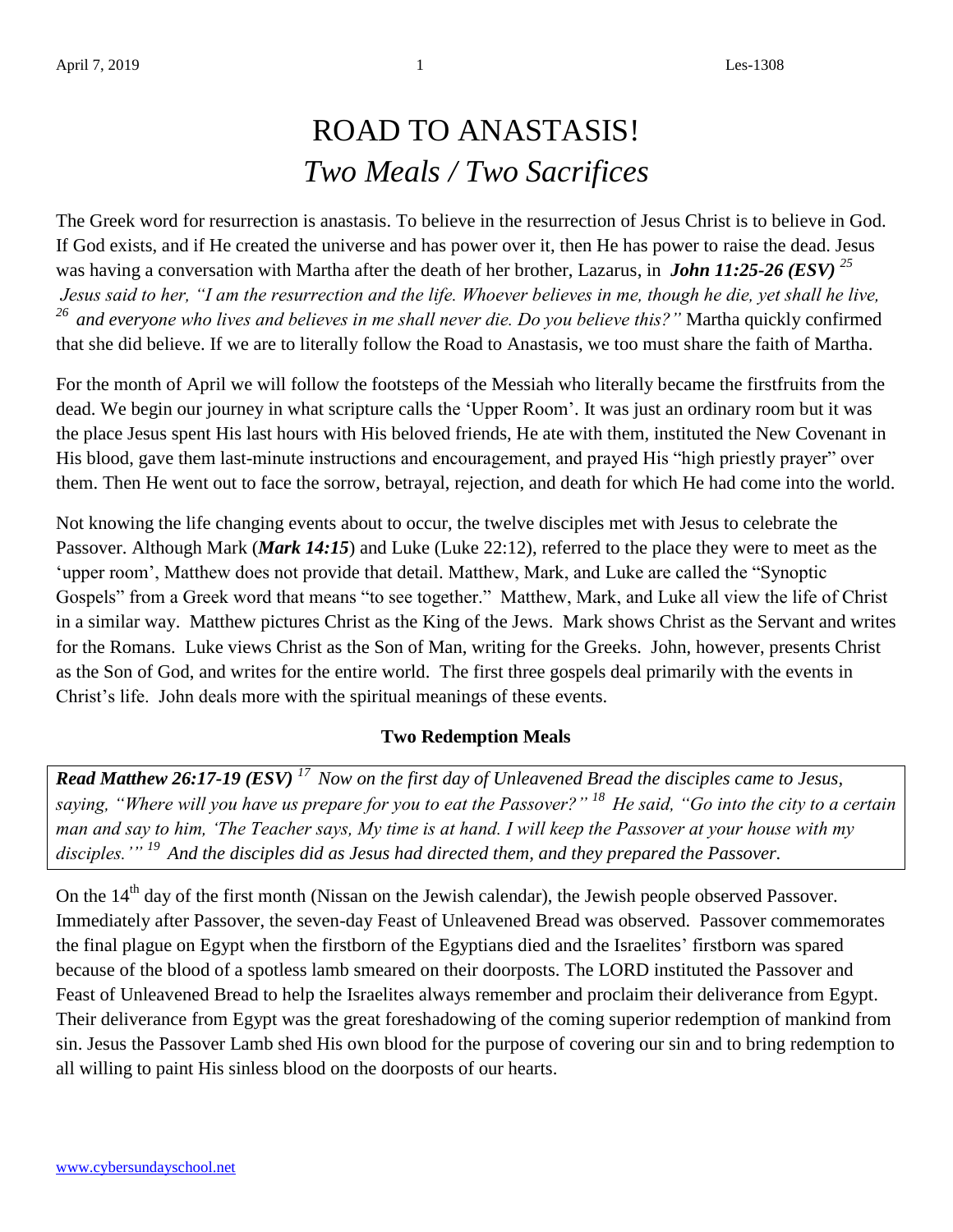On this special night as Jesus gathered with His disciples to institute a new Passover meal, there was a traitor in their midst. However, this did not come as a surprise to Jesus.

*Read John 13:21-28 (ESV) <sup>21</sup>…, Jesus was troubled in his spirit, and testified, "Truly, truly, I say to you, one of you will betray me." <sup>22</sup>The disciples looked at one another, uncertain of whom he spoke. <sup>23</sup>One of his disciples, whom Jesus loved, was reclining at table at Jesus' side, <sup>24</sup>so Simon Peter motioned to him to ask Jesus of whom he was speaking. <sup>25</sup>So that disciple, leaning back against Jesus, said to him, "Lord, who is it?" <sup>26</sup>Jesus answered, "It is he to whom I will give this morsel of bread when I have dipped it." So when he had dipped the morsel, he gave it to Judas, the son of Simon Iscariot. <sup>27</sup>Then after he had taken the morsel, Satan entered into him. Jesus said to him, "What you are going to do, do quickly." <sup>28</sup>Now no one at the table knew why he said this to him.* 

It has been said, "The same sun that melts the ice only hardens the clay." Judas is not an example of a man losing his spiritual life – Judas is an example of a man who only pretended to have spiritual life. In Judas, one of Jesus' twelve, we see a picture of how close a person can come to salvation and yet remain lost forever. Jesus said in *John 6:64 (ESV)* <sup>64</sup> *But there are some of you who do not believe." (For Jesus knew from the beginning who those were who did not believe, and who it was who would betray him.).*

Some 'bleeding hearts' might think "Oh, poor Judas he didn't have a chance ' since Jesus did say in *Matthew 26:24 (ESV) <sup>24</sup>… woe to that man by whom the Son of Man is betrayed! It would have been better for that man if he had not been born."* Just because Judas' treachery was known by God prior to his birth (foreknowledge), does not mean that God decreed beforehand (foreordained) that Judas would become a traitor. There is a difference between God's foreknowledge and God's foreordination. The God of the universe looked down through the ages and knew what Judas would do beforehand, but God never foreordained Judas to betray Jesus. Judas had his own freewill. He was free to yield to Christ or yield to Satan, just like each of us. Our failures and sins are not our predetermined fate. God has never decreed that any man or woman should live in sin, or that anyone should be lost. *Romans 10:13 (ESV) <sup>13</sup>For "everyone who calls on the name of the Lord will be saved."* Judas made his own choice to be an agent of the devil to deliver Jesus to wicked men. Yes, it is sad and you cannot help but feel sorry for his choice.

Jesus had a specific reason for singling out Judas at this point. He explained in *John 13:19 (ESV) <sup>19</sup>I am telling you this now, before it takes place, that when it does take place you may believe that I am he.* Jesus did not want the eleven to think that when Judas betrayed Him that Jesus was duped by Judas' supposed allegiance.

This also served as Jesus' final warning to Judas. He gave Judas every opportunity to change his mind just like Jesus gives people opportunity after opportunity today to choose Christ over Satan. But, with every unbeliever, there will always be a time when the door to salvation is closed.

When you compare the accounts, it is not completely clear if Judas was still present when Jesus instituted the 'new Covenant meal' or if he had already left to betray Jesus. Judas was present for the Passover meal and he was present when Jesus washed all of the disciples' feet. I tend to believe Judas left to betray Jesus before the 'new covenant meal' was instituted.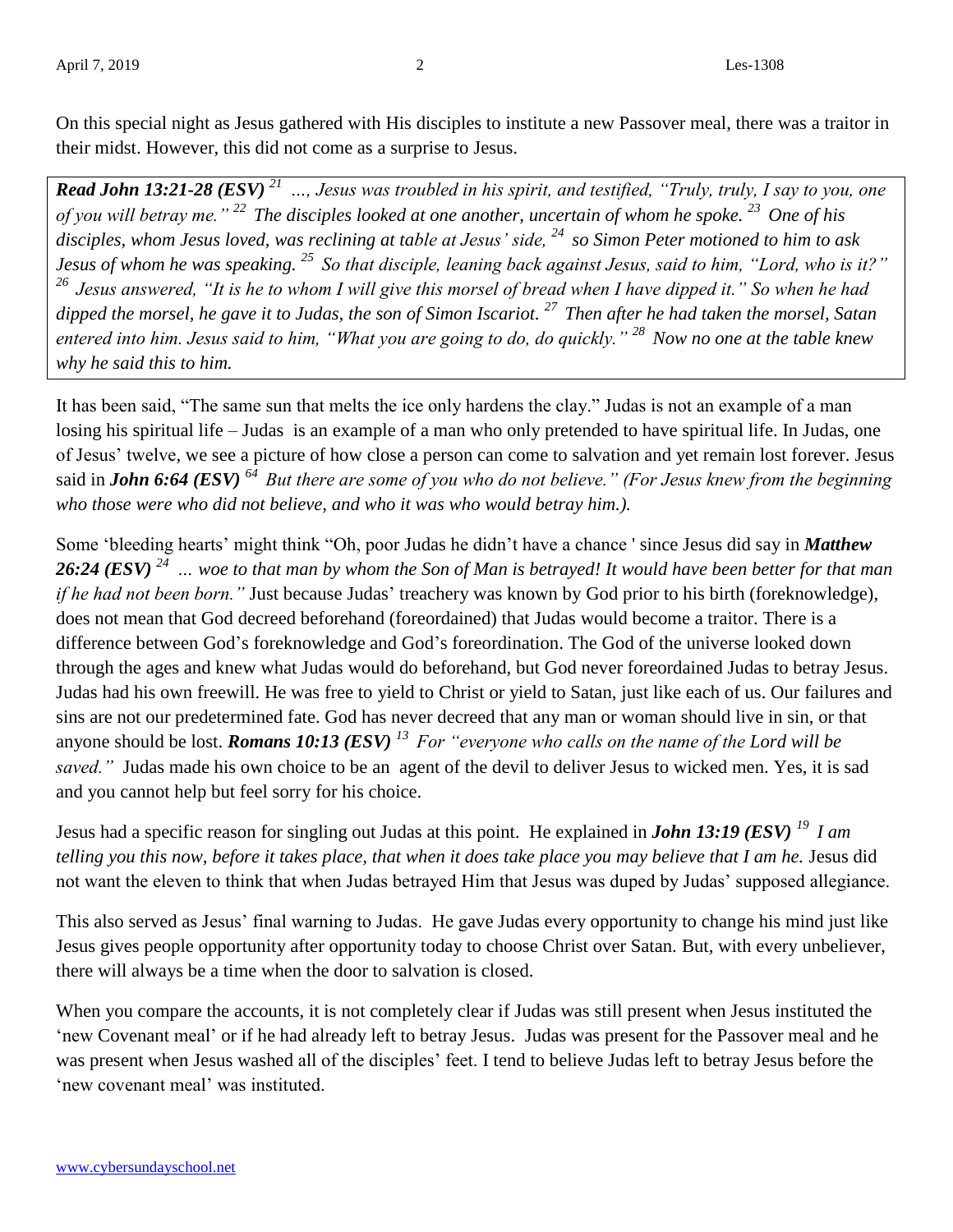Jesus had been sharing the Passover meal with His disciples and suddenly something changed.

## **Do This In Remembrance of Me**

*Mark 14:22-25 (ESV) <sup>22</sup>And as they were eating, he took bread, and after blessing it broke it and gave it to them, and said, "Take; this is my body." <sup>23</sup>And he took a cup, and when he had given thanks he gave it to them, and they all drank of it. <sup>24</sup>And he said to them, "This is my blood of the covenant, which is poured out for many. <sup>25</sup>Truly, I say to you, I will not drink again of the fruit of the vine until that day when I drink it new in the kingdom of God."* 

Jesus must have certainly had the disciples' full attention when He said *Take; this is my body* and *this is my blood*. Through the centuries there has been much debate over various aspects of the Lord's Supper. This 'new covenant meal' is known by several names: the Lord's Supper, the Lord's Table, the Eucharist, Communion. Should we use wine or grape juice? Do the bread and the wine literally turn into the flesh and blood of Christ in the one who partakes of the Communion as the Catholics teach? Baptists and other Protestants generally take the symbolic view that the bread and the fruit of the vine picture the sacrifice of the Lamb of God on the cross in the New Testament just as the Passover meal was symbolic in the Old Testament of how the death angel passed over the Israelites' houses where they had smeared lamb's blood on their doorposts.

However, in our time, a great indifference has arose concerning the importance of the Lord's Supper and its meaning, and the pendulum has swung dramatically from a great debate around the subject of the Lord's Supper to an even greater disinterest in the Lord's Supper. And this should not be so among God's children.

This meal at the Lord's Table was the last meal that Jesus would share with His disciples until after His crucifixion and resurrection. When we participate in the Lord's Supper, it should be a soul stirring experience, not something we quickly do for show while thinking of other things. It is an integral part of Christian worship. Its purpose is to cause us to remember our Lord's death and resurrection and to look for His glorious return in the future.

The apostle Paul wrote concerning the Lord's Supper and includes a statement not found in the Gospels. Let's investigate what Paul added.

*Read 1 Corinthians 11:23-29 (ESV) <sup>23</sup>For I received from the Lord what I also delivered to you, that the Lord Jesus on the night when he was betrayed took bread, <sup>24</sup>and when he had given thanks, he broke it, and said, "This is my body which is for you. Do this in remembrance of me." <sup>25</sup>In the same way also he took the cup, after supper, saying, "This cup is the new covenant in my blood. Do this, as often as you drink it, in remembrance of me." <sup>26</sup>For as often as you eat this bread and drink the cup, you proclaim the Lord's death until he comes. <sup>27</sup>Whoever, therefore, eats the bread or drinks the cup of the Lord in an unworthy manner will be guilty concerning the body and blood of the Lord. <sup>28</sup>Let a person examine himself, then, and so eat of the bread and drink of the cup. <sup>29</sup>For anyone who eats and drinks without discerning the body eats and drinks judgment on himself.*